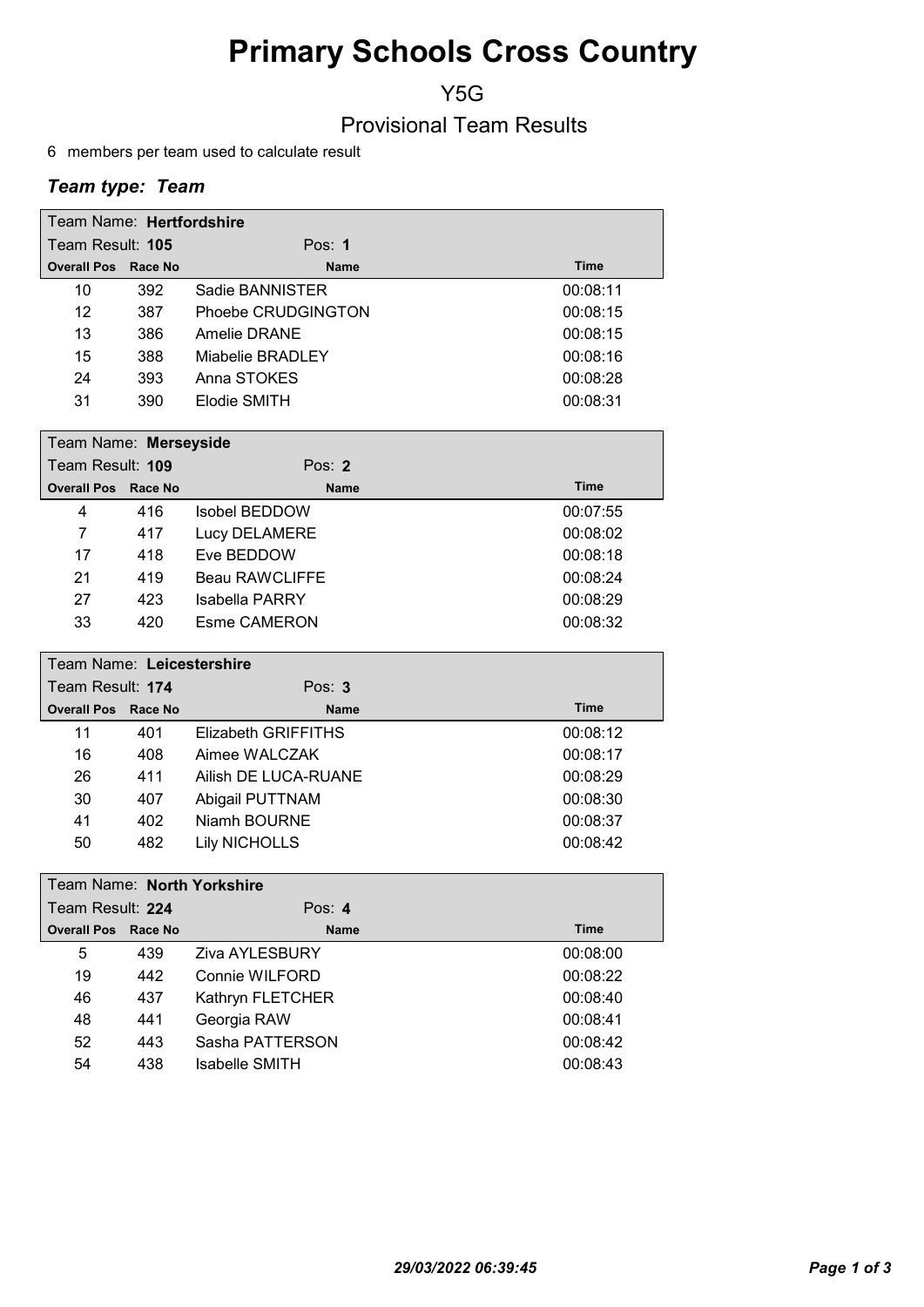# Primary Schools Cross Country

Y5G

Provisional Team Results

6 members per team used to calculate result

### Team type: Team

| Team Name: Gloucestershire |     |                       |          |
|----------------------------|-----|-----------------------|----------|
| Team Result: 251           |     | Pos: $5$              |          |
| <b>Overall Pos Race No</b> |     | <b>Name</b>           | Time     |
| 6                          | 379 | Eve CROSS             | 00:08:00 |
| 18                         | 381 | <b>Ivy WIGHTMAN</b>   | 00:08:18 |
| 28                         | 380 | <b>Hattie BENNETT</b> | 00:08:29 |
| 35                         | 383 | Kimberley HODGKINSON  | 00:08:33 |
| 75                         | 385 | Isla MACDONALD        | 00:08:56 |
| 89                         | 384 | Octavia SCOTT PLUMMER | 00:09:05 |

|                            | Team Name: Team West Yorkshire |                      |             |  |  |
|----------------------------|--------------------------------|----------------------|-------------|--|--|
| Team Result: 261           |                                | Pos: $6$             |             |  |  |
| <b>Overall Pos Race No</b> |                                | <b>Name</b>          | <b>Time</b> |  |  |
| 2                          | 503                            | Martha ENGLAND       | 00:07:54    |  |  |
| 43                         | 456                            | Sophia HARRIS        | 00:08:38    |  |  |
| 44                         | 505                            | Ailsa COULTON        | 00:08:39    |  |  |
| 51                         | 504                            | Amelia MATCHETT      | 00:08:42    |  |  |
| 56                         | 461                            | <b>Bethan MORRIS</b> | 00:08:45    |  |  |
| 65                         | 463                            | Ella COUPLAND        | 00:08:51    |  |  |

| Team Name: Merseyside      |     |                    |             |  |
|----------------------------|-----|--------------------|-------------|--|
| Team Result: 315           |     | Pos: $7$           |             |  |
| <b>Overall Pos Race No</b> |     | <b>Name</b>        | <b>Time</b> |  |
| 40                         | 426 | Emily TODD         | 00:08:35    |  |
| 42                         | 425 | Deirbhile PUGH     | 00:08:38    |  |
| 47                         | 427 | Halli WILLIAMS     | 00:08:40    |  |
| 53                         | 421 | Jasmine HARDMAN    | 00:08:43    |  |
| 57                         | 422 | Pearl FAY          | 00:08:45    |  |
| 76                         | 424 | <b>Honor PEERS</b> | 00:08:56    |  |

|                  | Team Name: Cumbria         |     |                       |             |  |
|------------------|----------------------------|-----|-----------------------|-------------|--|
| Team Result: 322 |                            |     | Pos: $8$              |             |  |
|                  | <b>Overall Pos Race No</b> |     | <b>Name</b>           | <b>Time</b> |  |
|                  | 9                          | 377 | Fay THOMAS            | 00:08:10    |  |
|                  | 20                         | 370 | Imogen MOORE          | 00:08:23    |  |
|                  | 32                         | 371 | Seren GORE            | 00:08:32    |  |
|                  | 82                         | 369 | Sola TAKEDA-HOLMES    | 00:09:01    |  |
|                  | 86                         | 368 | Penelope WADSWORTH    | 00:09:03    |  |
|                  | 93                         | 372 | Emma ANDERSON-BICKLEY | 00:09:07    |  |
|                  |                            |     |                       |             |  |